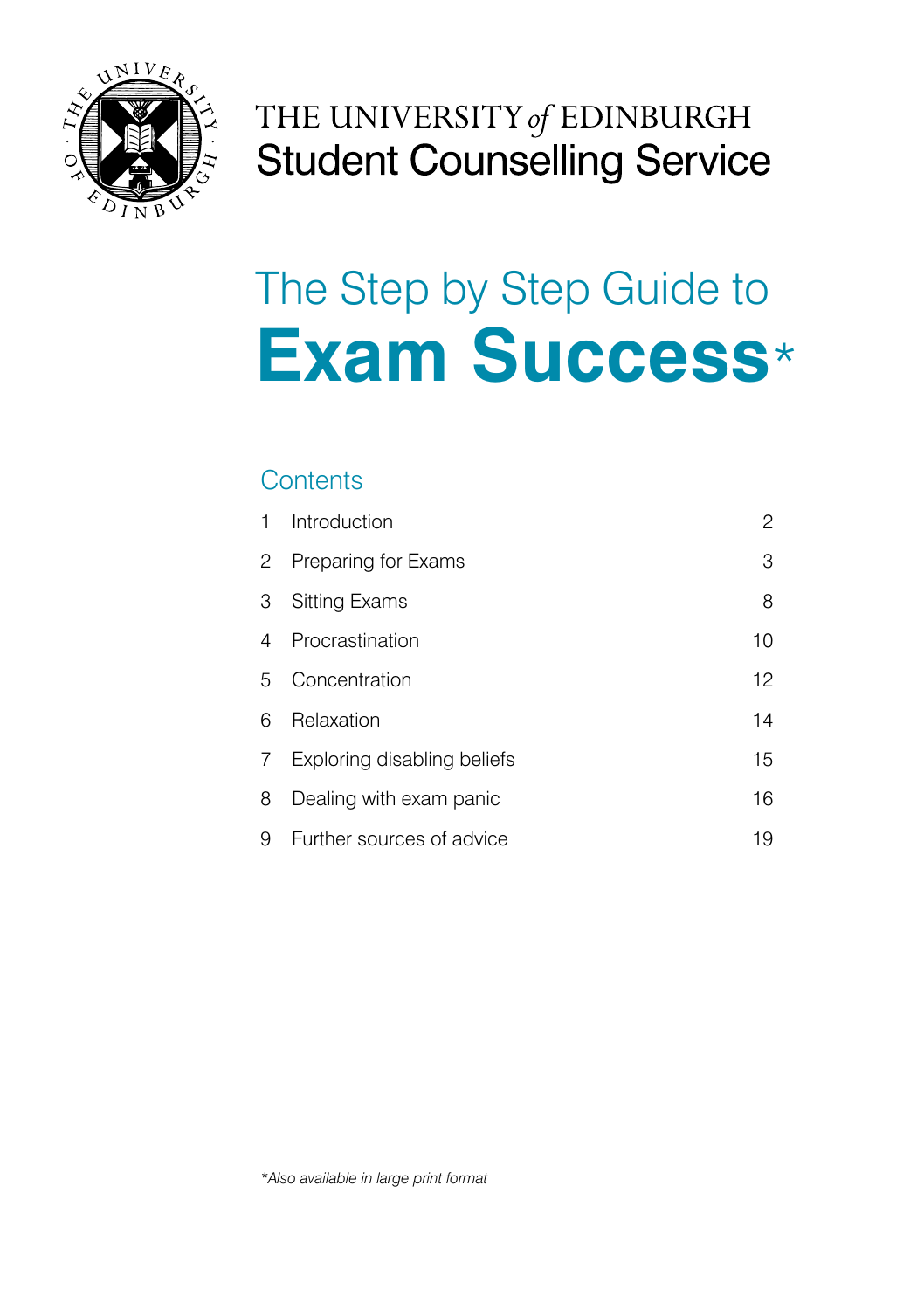## 1. Introduction

This brief guide is intended to give you some ideas about how you can get the marks you want in your exams with the minimum of stress and panic! Few people like exams, but if you think carefully about how to approach them they can be easier to handle than you might imagine. If you still feel stuck once you've read this guide, then have a look at the section on 'Further Sources of Advice'.

You might be wondering why we've felt the need to write this guide when many of the students studying at Edinburgh have been very successful in exams in order to get here. Part of the reason is that studying at university can be quite different from many peoples' prior experiences. You may have more responsibility for your learning, a greater volume of work, or different kinds of exams. So, although it's possible to draw on your past experiences, many students find they need to adapt their learning. Even for students who are already doing well at university there's often room to improve.

## 2. Preparing for exams

When students struggle with their exam preparation, it's often because they're not clear about:

- What to revise.
- How to allocate their time.
- Which learning strategies to use.

It can be really tempting to plough straight into revision without finding out the answers to these questions – especially if you are a bit worried about facing up to any study problems – but good planning can make the whole revision process much less stressful. Also, the more you practice planning and organising your revision the better you will get at it.

### Working out what to revise

For university exams you may find that there is more material available than you could possibly cover and it may not immediately be clear what to focus on; in effect you may have to work out a 'syllabus' for your revision that will help you to target your efforts. Here's a list of some of the things you might need to know to make an effective plan:

- What kinds of questions there will be in the exam.
- How long you'll have to work on each question.
- Whether you'll have a choice of questions. (You can usually find these things out from past papers on the library web site, but do check that the format of the paper hasn't been changed).
- What clues there are in your course materials, like lecture outlines, learning outcomes or exam guidance.
- Whether there are any differences between what's expected in a good exam answer here, as compared with your prior learning experiences.

Once you have all of this information you are a good way towards working out what topics to revise and in what depth. The next step is to look at how much time you have available.

#### Making the best use of the time available

Although there's no one way of time planning that will suit everyone, there are some broad guidelines that many students find useful. Remember that no one manages their time perfectly so don't worry if things don't go exactly to plan.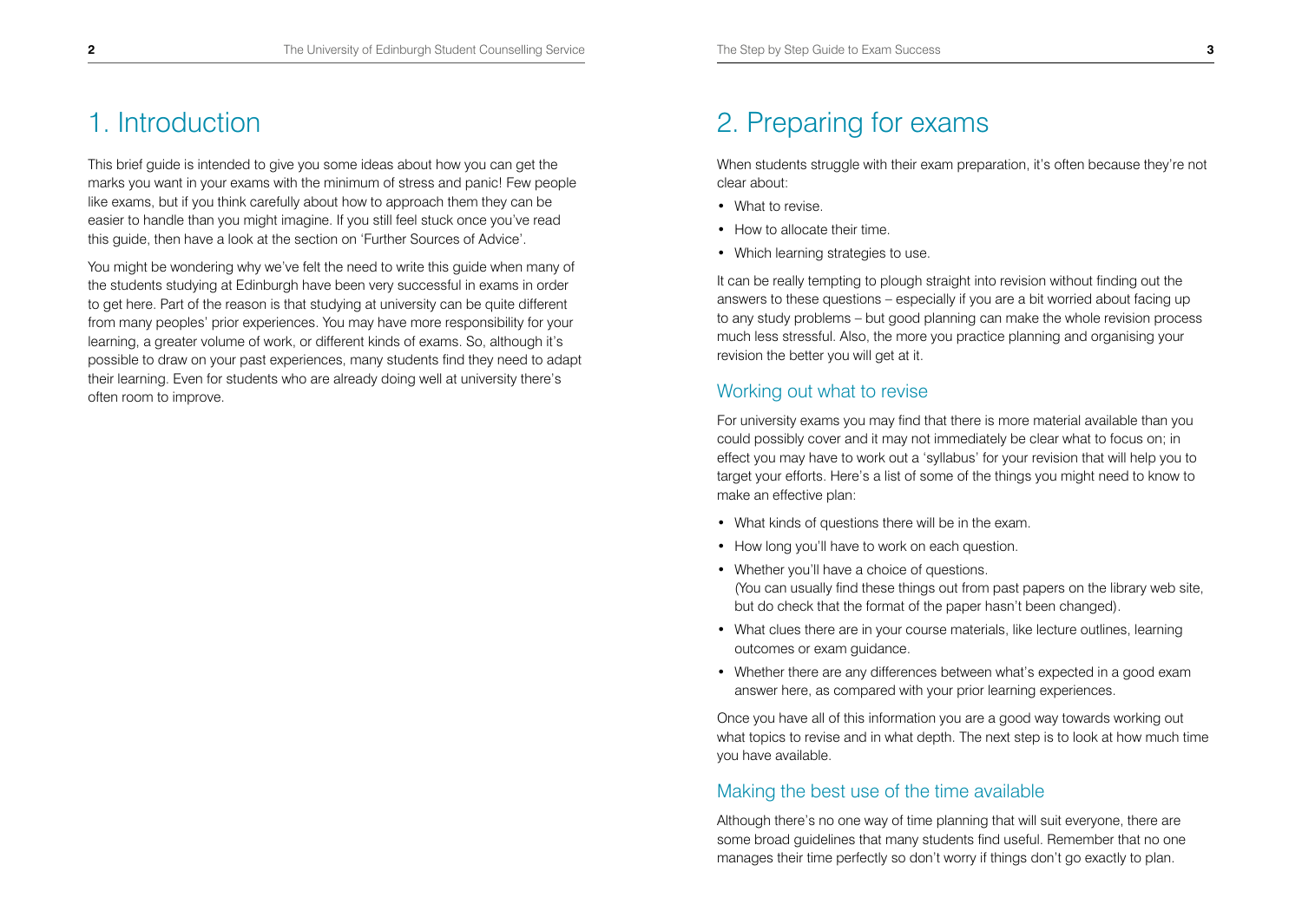- Make a note of all of your upcoming deadlines.
- Allow time for things you find enjoyable and relaxing.
- Leave some 'slack' in case something goes wrong.
- Then count up roughly how much time you have available for studying.

This can help you to work out the total amount of time you can realistically give to the revision for each exam. If you are less experienced at university exams this may involve a bit of guesswork.

Once you have an idea of the time available, you can put this together with what you have learned from your exam papers and course information to work out a revision plan. How detailed a plan this is will depend on your own personal preferences. What is important is that you ask yourself whether what you plan to do is realistic; for example, if it takes you two hours to work through the notes from each lecture and you have 60 lectures to cover, but only 50 hours to revise for the exam then you need to think again.

As you are making your plan, remember to block out some time to work with past papers. This is one of the things that people often miss out, yet it is something that can really make a big difference to your marks, even if you don't spend very long doing it. How you might use past papers is discussed below.

### Developing effective revision strategies

You may well have good ideas about revision from exams you've sat in the past. So developing effective revision strategies at university may simply involve thinking over what you've done before and adapting it. One key thing to remember about revision is that it should be an active process.

Revising actively implies making a real effort to understand what you are learning, rather than simply memorising by rote. Even if your exams require you to remember a lot of facts, you are much more likely to retain detailed information if it is related to an underlying understanding. There are many ways to achieve this; here are some suggestions you might like to try:

- Looking for underlying themes or principles.
- Thinking about inter-relationships.
- Relating what you are learning to 'real-life' situations.
- Thinking how the solution to one problem may help you solve others.
- Organising material into a hierarchical structure.
- Creating a diagram or chart to represent a topic.
- Looking for similarities or differences.
- Looking for points for and against an argument.
- Trying to really understand how formulae work.
- Critically evaluating what you are learning.
- Discussing topics with a friend.

Many students approach their revision by condensing their notes down. This might involve summarising your notes from your classes and readings onto index cards. Alternatively, you might create a list of headings and bullet points. If you have trouble summarising your notes within the time you have set aside, you might find it helpful to decide that each set of lecture notes will be condensed onto, say, no more than one page or a small number of cards.

Some students also find it very helpful to do 'mind maps' or 'spider diagrams'. These involve:

- Writing your study topic in the middle of a page.
- Drawing branches and twigs out from the centre for key themes.
- You can have words, pictures, diagrams … whatever seems to help.

Here's an example of a simple mind map –

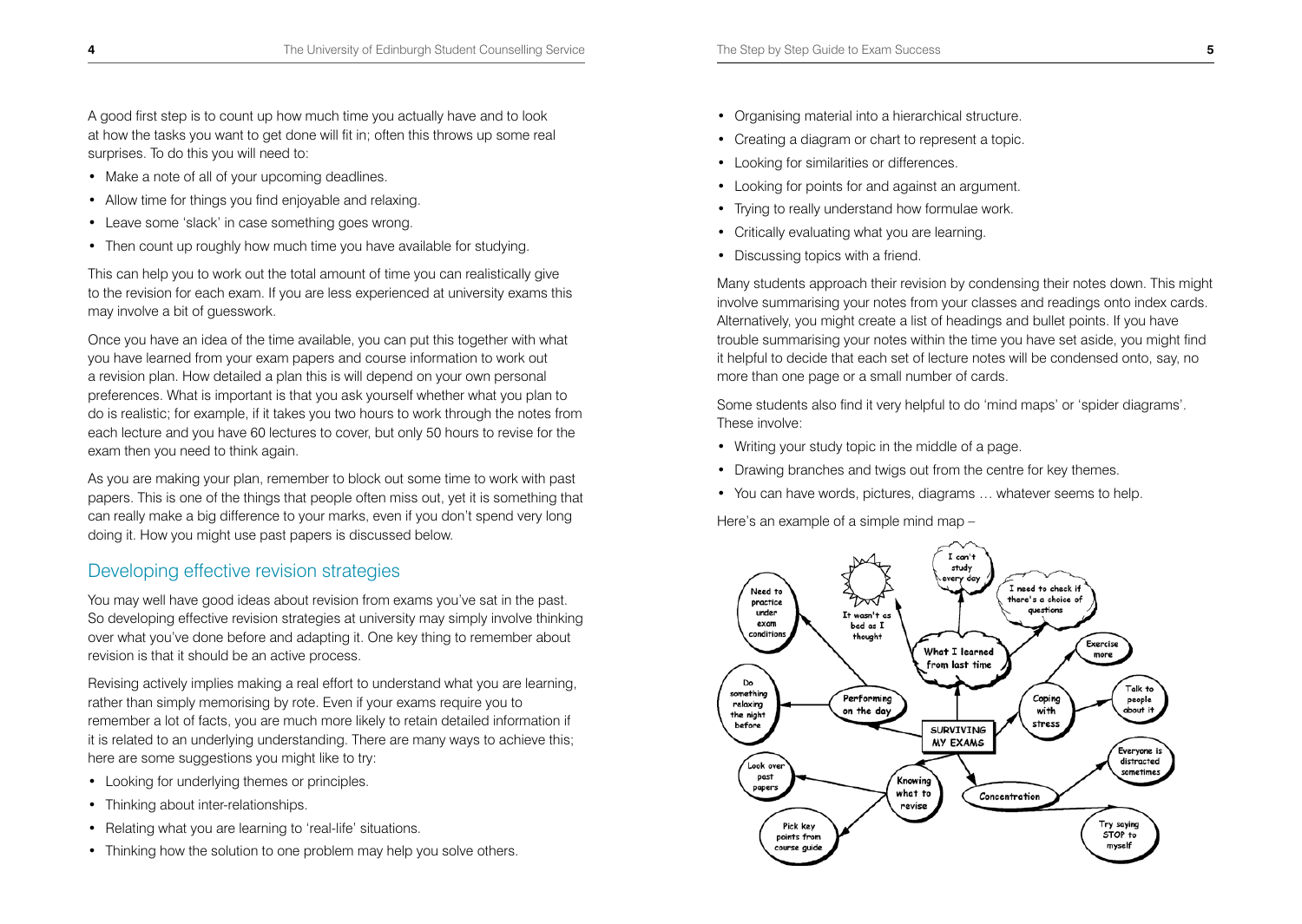If the facts you need do not seem to be sticking, even when you think you understand the topic, then you might find it helpful to develop a mnemonic, or trick, to help you remember. One of the best known mnemonics is this one for learning the colours of the rainbow –

> 'Richard Of York Gave Battle In Vain' Red, Orange, Yellow, Green, Blue, Indigo, Violet

If you get a chance to talk to more experienced students in your subject area they may be able to tell you about memory tricks or strategies that have worked for them.

### Checking your progress

It can be much harder than you might imagine to have a good sense of how well your revision is going, especially if you are revising for a new kind of exam. Regularly checking your progress, and adapting your revision if there are any problems, is a really important part of successful exam preparation. The sooner you start doing this the less scary it will be. If you discover any problems early on then you've got more time to fix them. Here are some ways you can check your progress and develop better exam technique:

- Keep an eye on your time plan, so that you don't spend too long on some topics.
- Test yourself as you are going along. (This may involve no more than putting aside your notes for a few minutes and scribbling down what you can remember from them).
- Bring together all of the past exam questions on one topic into a 'question bank'. This can give you a sense of what to cover and how much depth to go into.
- Sketch out rough answers to exam questions.
- Write full exam answers. This may help to build up your confidence for the exam. (Practising examples is particularly important for exams that involve calculations).
- Write some practice answers under exam conditions. It may be that a member of staff would be able to read over some of your answers to help you see if you are on the right track. You may also surprise yourself by discovering that you can write less in the time than you thought, so you might not need to learn as much material as you had first imagined.

## Final preparation

As the exams come closer, there are some things that you can do to help you arrive at the exam in a fit state to do yourself justice. There's more about relaxation later in this booklet, but for now here are some suggestions about what you might want to do as the exams get nearer:

- Double check the exam times and locations; you don't want to be panicking about this on the day.
- Check what materials you are allowed to take into the exam and what will be provided for you; for example, if you have to use a particular kind of calculator, it might be a good idea to practice with it.
- If possible write yourself a time plan for each exam paper in advance.
- Try to resist the temptation to over work. If you do too much you will be worn out and won't work efficiently.
- Think about what routine would help you relax before the exam.
- Think through how you might avoid any additional stresses. Can you prevent, or put off, any difficult situations that may arise?
- Keep doing things that you enjoy and that relax you; for example, sport, meeting friends, going to the cinema.
- Try to keep to a sensible diet and sleep patterns.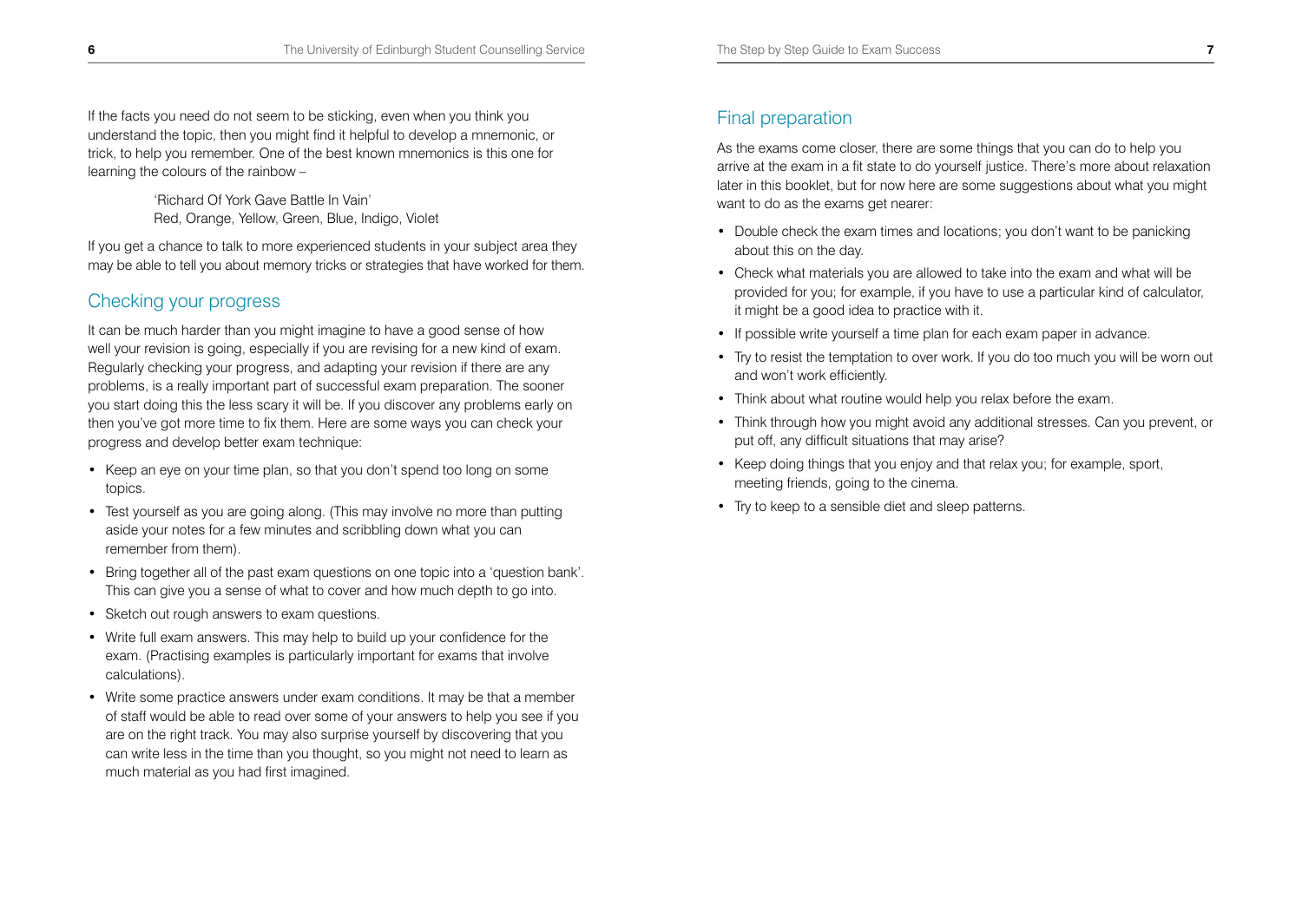## 3. Sitting exams

A surprisingly high number of students lose marks through poor exam technique, rather than what they know. Do you think any of these suggestions might improve your performance?

- Starting off the exam by taking some time to settle down and look through the paper carefully.
- Starting with the easiest question to calm you down, or getting the hardest question out of the way first.
- Taking care to read questions right through before you choose; perhaps the second part of the question asks for something you don't know about and you'd be better to make another choice.
- Underlining key words in the questions.
- Being very careful to fully answer the question asked. While you may be able to tailor what you know to answer a given question, it's important to resist the temptation to answer the question you hoped would be asked, or to write down everything you know that's vaguely related to the question.
- Writing a brief plan for longer answers, so that you stay on track.
- Taking care to answer the right number of questions and to share out your time effectively between them, according to the number of marks they are worth. Remember that it's almost always easier to get the first 50% of the marks for each question than to get the next 50%. This means it's usually a bad idea to neglect one question in the hope that your marks on other questions will be so high that they pull your grade up.
- Trying to leave some time at the end of the exam so that you can check your answers over. A little time spent checking can sometimes save you quite a lot of marks.

#### **Troubleshooting**

If you have had problems with exams in the past, it's important to bear in mind that many students struggle at some point but most do just fine in the end. Often simply refining your exam preparation strategies can do wonders for your marks. And remember that you don't need to sort everything out on your own, you can ask for help.

One thing you need to do, if something has gone wrong in an exam, is to work out exactly what the problem was. If possible, ask a member of staff in your subject area to tell you what the main faults were with your paper (they probably will not

be able to give you the script back). It could be that you made an easily corrected mistake, like not answering the question asked. But unless you know what the problem was, it can be hard to sort it out.

If you have exams coming up soon and you feel you haven't revised well then try not to panic. Even if you only have a few days left you can still do a lot to improve your chances. The important thing is to be really focused as you will not have time to do everything. Have a good look at your past papers and try to focus on a few key things that seem most likely to come up.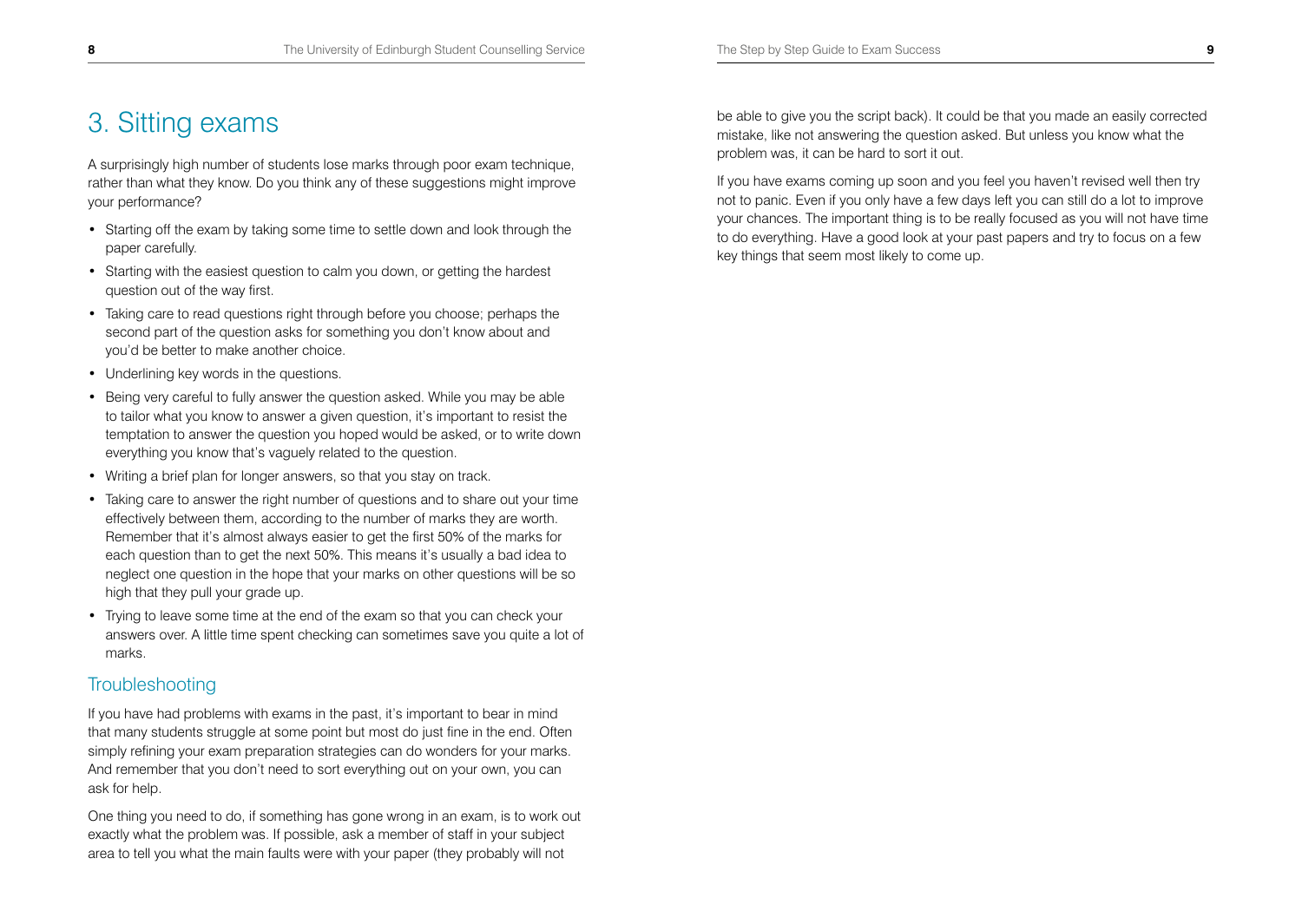## 4. Procrastination

Procrastination is a problem for most people from time to time. But if you find you're putting things off a lot and that it's really affecting your life, then it's time to take action. Look for information on the Institute of Academic Development (IAD) or Student Counselling Service (SCS) web sites. For additional material on procrastination you can download hand-outs from the IAD web pages (see further information below).

#### Why do people procrastinate?

- Problems with time management.
- Overload of tasks at a particular time.
- Feeling overwhelmed.
- Fear of failure or not meeting your own standards.
- Fear of success and its possible consequences.
- Perfectionism often associated with unrealistic standards.
- All or nothing thinking where the setback is seen as a catastrophe.
- Being bored.
- Avoidance of things which are disliked or difficult.

## Are there any benefits to procrastination?

(Or why students keep doing it)

- It can give a sense of urgency which lends impetus to work.
- It involves working intensely which can give a sense of accomplishment.
- It covers your tracks in case you do poorly in an exam, essay or piece of work you can tell yourself you didn't work for it so any failure is not down to your own inability.
- Last minute working can be a Herculean task which can temporarily boost your self esteem or prove something to yourself.

## Understanding the reasons for your procrastination

It's important to have the reasons for your procrastination out in the open – so that you can challenge them or take some action to get support if there is a personal or emotional issue underlying it, such as fear of failure. Thinking about when you procrastinate and when you don't may help you to understand this.

Practical suggestions for dealing with procrastination.

- Accept you will have to do the task!
- Change the language you use to describe the task. From "have to" to "choose to" and "can't" to "choose not to".
- Time planning can help but don't let it be another way of procrastinating.
- Identify goals and make realistic decisions.
- Break down tasks into manageable bits.
- Set small goals, have regular breaks.
- Put some limits on the task, decide it's only going to take a certain amount of time, or you're only going to cover some of the material.
- Create more structure in your day by planning in other activities, like exercise or realistic amounts of part-time work.
- Give yourself treats as you go along.
- Just do something, even if it's a small step forward and you're not sure it's right.
- If you get stuck, rather than stopping work, try a different strategy e.g. mindmapping.
- If uncertainty about what is wanted for an academic task is stopping you, you might want to start by looking for clues about what's expected.
- Quite often procrastination is connected to anxieties about the quality of the work. It's worth remembering it is better to produce something rather than nothing!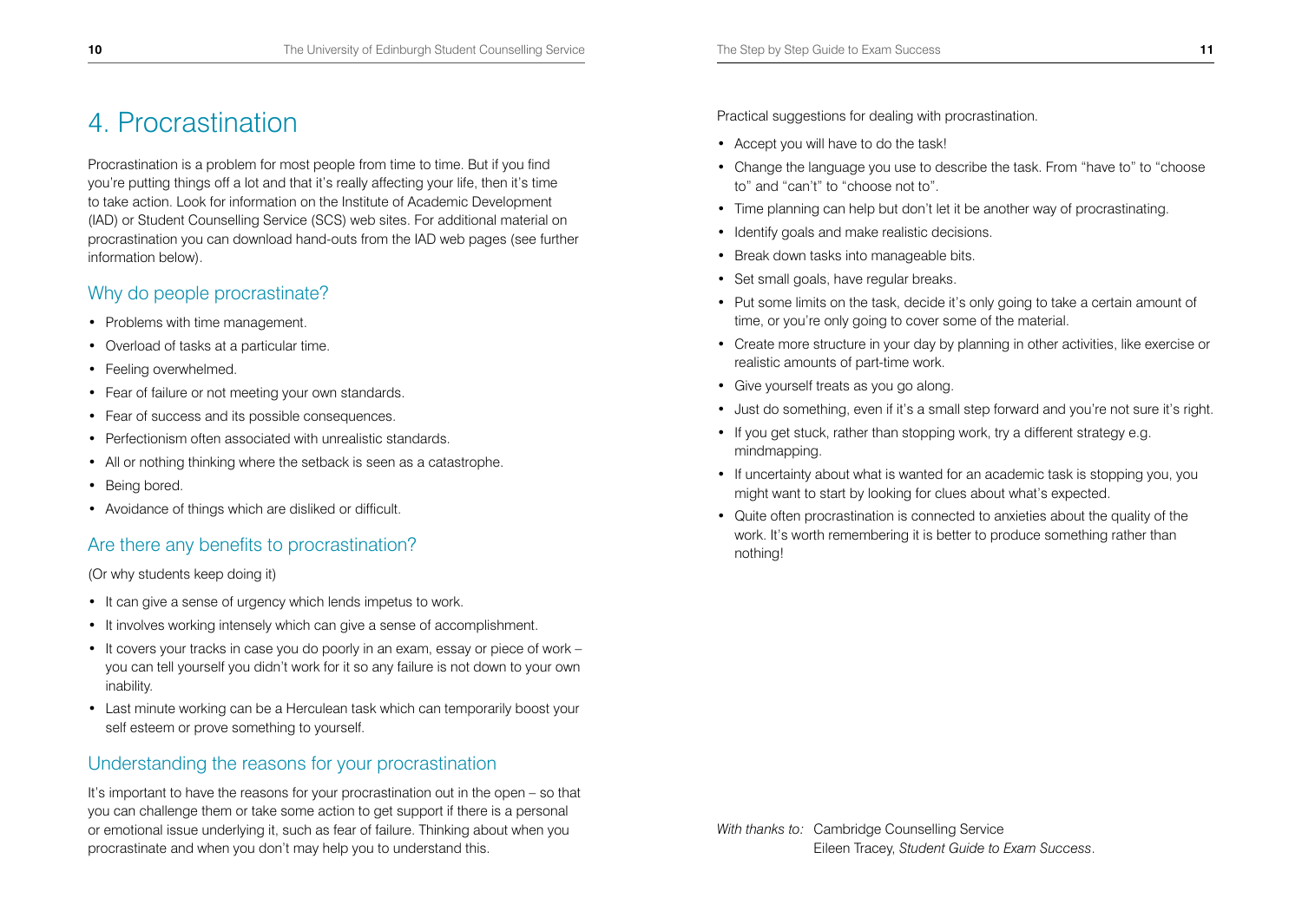## 5. Concentration

Many students worry that their concentration may not be good enough. Although it's common for our minds to wander from time to time, if you feel you lose concentration a lot when you're revising then some of the suggestions in this section may help.

#### How do I combat boredom, saturation and fatigue?

Many students in this country think that good work is uninterrupted hard work and that they should not disconnect their eyes from the page! However, regular breaks are essential.

Some good reasons to take breaks while you are working:

- Breaks refresh your mind and aid concentration.
- It's easier to contemplate working when you know you'll have regular interruptions.
- Breaks help learning and offer fresh insights because we absorb information and make links during breaks.
- Breaks create an opportunity to revise after each break it is useful to recap earlier material.

#### How often should I take breaks?

Some study skills books give very directive guidance about exactly how long to work for before you take a break, but actually it's better to think about what rhythm of working suits you best; everyone is different.

Think about whether you find it easier to work in longer or shorter blocks, whether you like to focus on one topic or switch between them, and at what times of day you work best.

#### Daydreaming and becoming distracted are a problem

Anxiety or boredom are often reasons why you start daydreaming when you sit down to study. (If anxiety persists you may need to take more action-see further sources of help). You might like to start with this strategy. When you notice your thoughts wandering say "stop" to yourself and then refocus your attention to where you want it to be. To begin with this could be several times a minute. Each time say "stop" and then refocus. With practise you will find it becomes easier and the length of time between your thoughts wandering will increase.

### I find I am always worrying and this stops me from concentrating

Give yourself some 'worry time' each day. This is a period of time specifically set aside for worrying. Allow yourself a set amount of time each day and if your anxiety and distracting thoughts crop up in between save it for your 'worry time', when you can check out their reality. If you notice that certain worries keep reappearing then it is almost certainly time to do something about them.

#### Active learning

Earlier in this guide, we mentioned the importance of active learning. If you are having trouble with concentration, you might want to think about whether you could focus more on understanding and organising what you are learning and less on rote memorisation.

#### Where and when should I work?

Do tasks that need most concentration when you are mentally and physically alert – you need to know the time of day you work best. Ensure your environment is comfortable but without too many distractions. You might want to try out some of the different University libraries and study spaces, to see whether there is a particular location that suits you.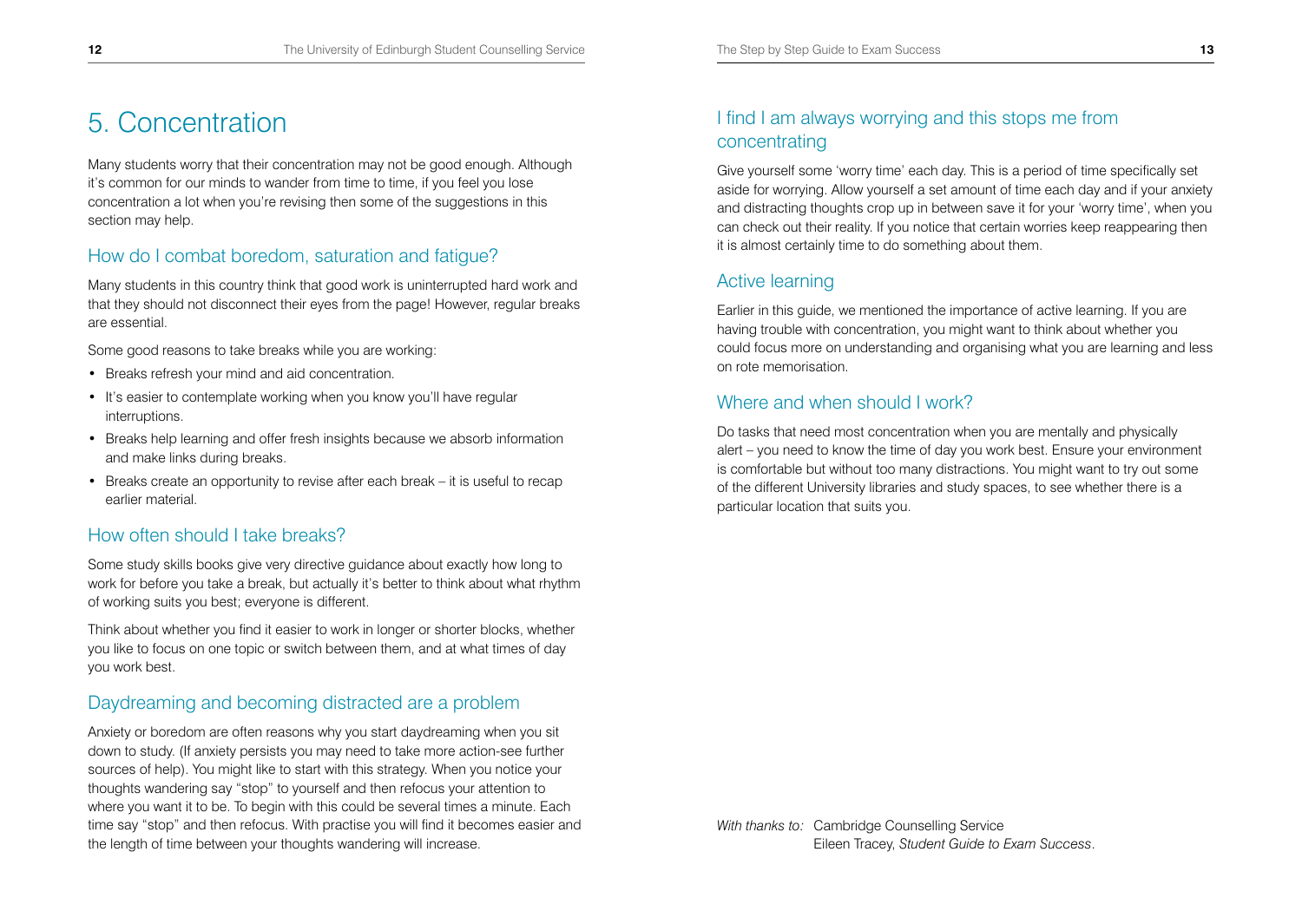## 6. Relaxation

Many people feel stressed about exams, so if you're feeling a bit anxious that's absolutely normal. In fact stress can help you to perform better. Planning your revision carefully and finding effective learning strategies may help you to feel calmer, but there are also some more holistic approaches, which may help you. Allowing yourself some time each day to relax or exercise will improve your wellbeing and performance.

### **Centering**

If even the thought of sitting down to work makes you anxious, try this relaxation while sitting in your work chair before starting.

Centering is a way of giving yourself some of the benefits of relaxation when you don't have the time or opportunity to lie down for a full relaxation session. Once you become familiar with it, you can take a few minutes at a convenient point in the day to reduce the build-up of stress and tension and restore your energy. It can be of value before you go into a situation which you anticipate will be stressful, e.g. a meeting. You can also adapt it for situations where you have to sit and wait, e.g. on a bus or train.

Sit with your feet flat on the floor, legs uncrossed, your arms comfortably supported on your lap. Let your shoulders drop and move apart and check that your lumbar spine is long. Allow yourself to receive the support of the chair and the floor.

Let your eyes close. Listen to the sounds you can hear outside the room, and to sounds inside the room. Then take your attention inside yourself. Notice the thoughts passing through your mind. Notice how you are feeling. Go through your body from your feet right up to your head observing the sensations in the different parts – feet, legs, pelvis, chest, back, hands, arms, shoulders, neck, head, face. Notice sensations of warmth, coldness, lightness, heaviness, stillness, restlessness, any places where you feel pain or discomfort. Observe your breath moving in and out.

Without any forcing, take a deeper breath so that your stomach fills like a balloon. Exhale slowly and completely. Repeat a couple of times, and then return to normal breathing.

Again listen to the sounds you can hear in the room and sounds from outside the room. Start to gently move finger and toes, do any other moving and stretching that feels good and when you feel ready, open your eyes.

## 7. Exploring disabling beliefs

At times of stress, such as exams, we often actually increase our anxiety by the things we tell ourselves, e.g. "Other people have more ability than I have ", "I must work all the time and not have a break". This produces a vicious cycle of increasing anxiety. You may recognise some of the following and/or have others of your own to add:

- It will be catastrophic if I don't do very well in all my subjects.
- Everyone else seems well organised and able to cope while I am struggling.
- My parents would feel devastated if I fail.
- If I fail, I'll know for certain that I am stupid.
- It's all too late, there's nothing I can do about it now.
- I can always do the resits.

### Challenging disabling beliefs

We can support ourselves during times of stress and anxiety by talking to ourselves in an affirming way. This includes reminding ourselves of our skills and resources. The following may be useful, or help you to create your own supportive statements:

- I've succeeded in exams in the past.
- I have done a lot of revision.
- I'm not alone in finding exams stressful.
- There are practical ways I can cope with anxiety.
- Being a bit anxious is helping me to stay alert and get on with my revision.
- I'll do better in the exam if I give myself proper breaks.
- There are people I can turn to for advice and support. (Check the end of this booklet for more information).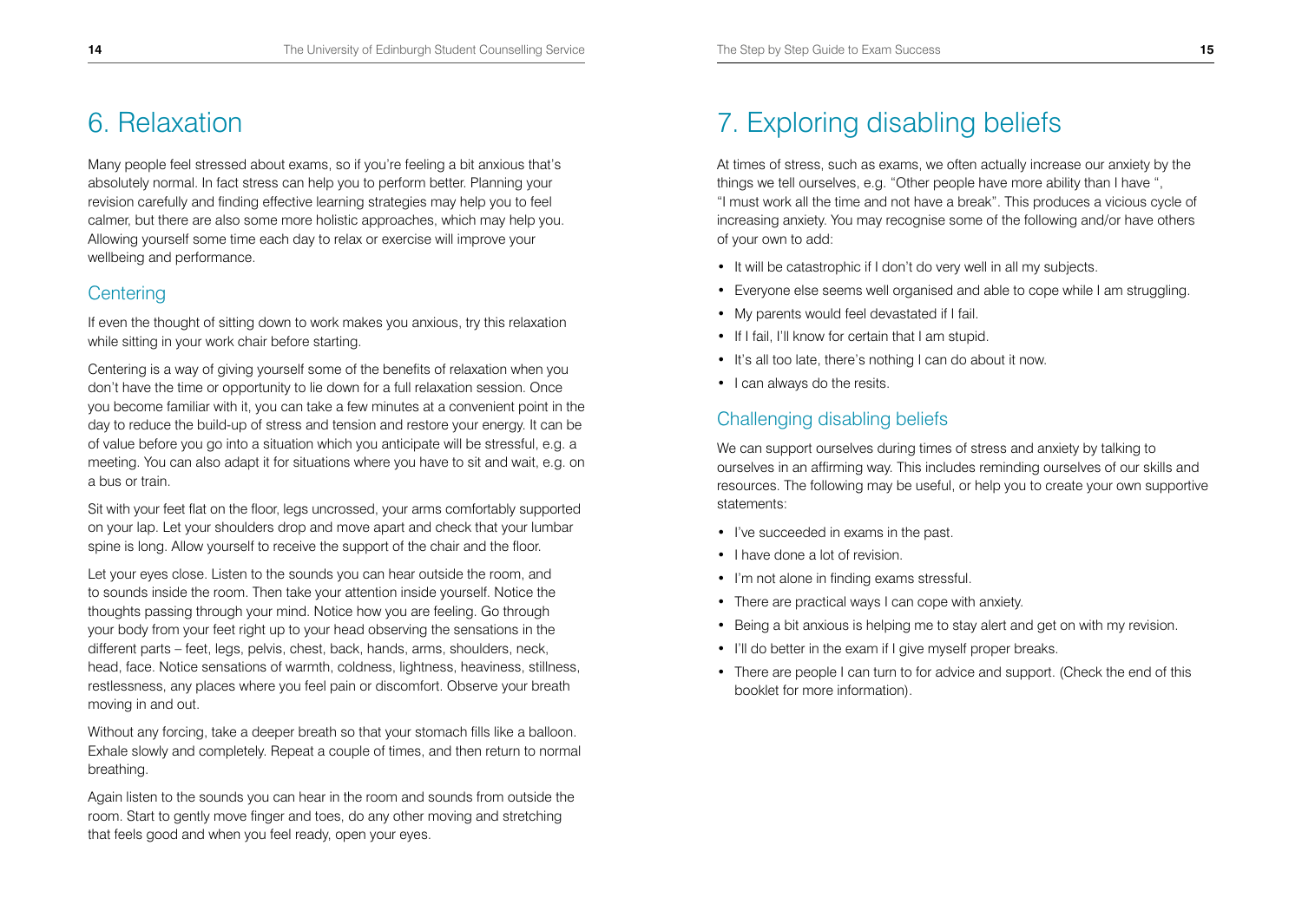## 8. Dealing with exam panic

Panic in exams is unpleasant, can be frightening and interferes with effective work. The ideal way to deal with it involves preparation well in advance. Exercise, learning to use relaxation and eating sensibly all help and are worth using some of that precious time for. If you are someone who panics to the serious detriment of your performance in exams, seek additional help.

### What is exam panic?

At some time or other most people experience panic and when this happens we notice changes in our body. These are a series of physical and emotional responses to excess anxiety or strain. The responses interfere with the achievement of immediate tasks.

In an exam we may notice some of these bodily changes:

- We feel sick.
- Hands are sweaty and tremble.
- We feel alternately hot and cold.
- We are breathing quickly and shallowly.
- Our stomach is churning.

And we may also experience the following mental changes:

- We can't concentrate.
- Our thoughts are blocked or racing.
- Our memory has been "wiped".

The effect is that we can no longer work and the longer we sit looking at the paper the worse we feel.

#### When does anxiety become unhelpful?

We all need a certain amount of stress to make us embark on tasks and want to perform well. Most people have experienced the "buzz" that comes from the anticipation of tackling and achieving difficult goals. Generally speaking, that alert, excited feeling disappears if the task feels overwhelming, if we feel under prepared, or if we can't see the purpose of what we are doing.

## Avoiding panic

Ideally, we should explore ideas for avoiding and dealing with exam panic before we get into a possibly tense situation and build these ideas into our daily life-style. In the long term, the best way of avoiding exam panic is to start preparing weeks ahead, with a helpful work routine, good revision strategies and reliable practical arrangements. However, despite our good intentions, we often don't prepare well and enter exams feeling unhelpfully stressed and in a panic. The following notes may help you to cope with such feelings if they occur.

#### Stage 1

If you think panic is starting, allow yourself up to five minutes to deal with it. You probably feel tense, so concentrate on trying to relax some muscles, and use breathing to calm down. (See the "Stop" technique overleaf.)

This may be all you need to solve your problem if you are feeling a generalised tension, but if this is insufficient, go on to Stage 2, and if necessary to Stage 3.

#### Stage 2

Try to define the immediate trigger of anxiety. Is there a different way of approaching the problem? If you are completely stuck, it might be worthwhile attempting a new question, or a different stage of the problem question. Try not to think about the actual panic, once you have acknowledged that it is there.

#### Stage 3

If panic persists or returns when you start thinking about its trigger, try again to relax your muscles and breathing, and try to clear your mind of the problem – either by blanking it or by imagining something pleasant for a minute or two. Once your mind is relaxed, bring it back to the immediate problem and just aim to do enough to get past the problem point, so that you are then free to get on with other parts.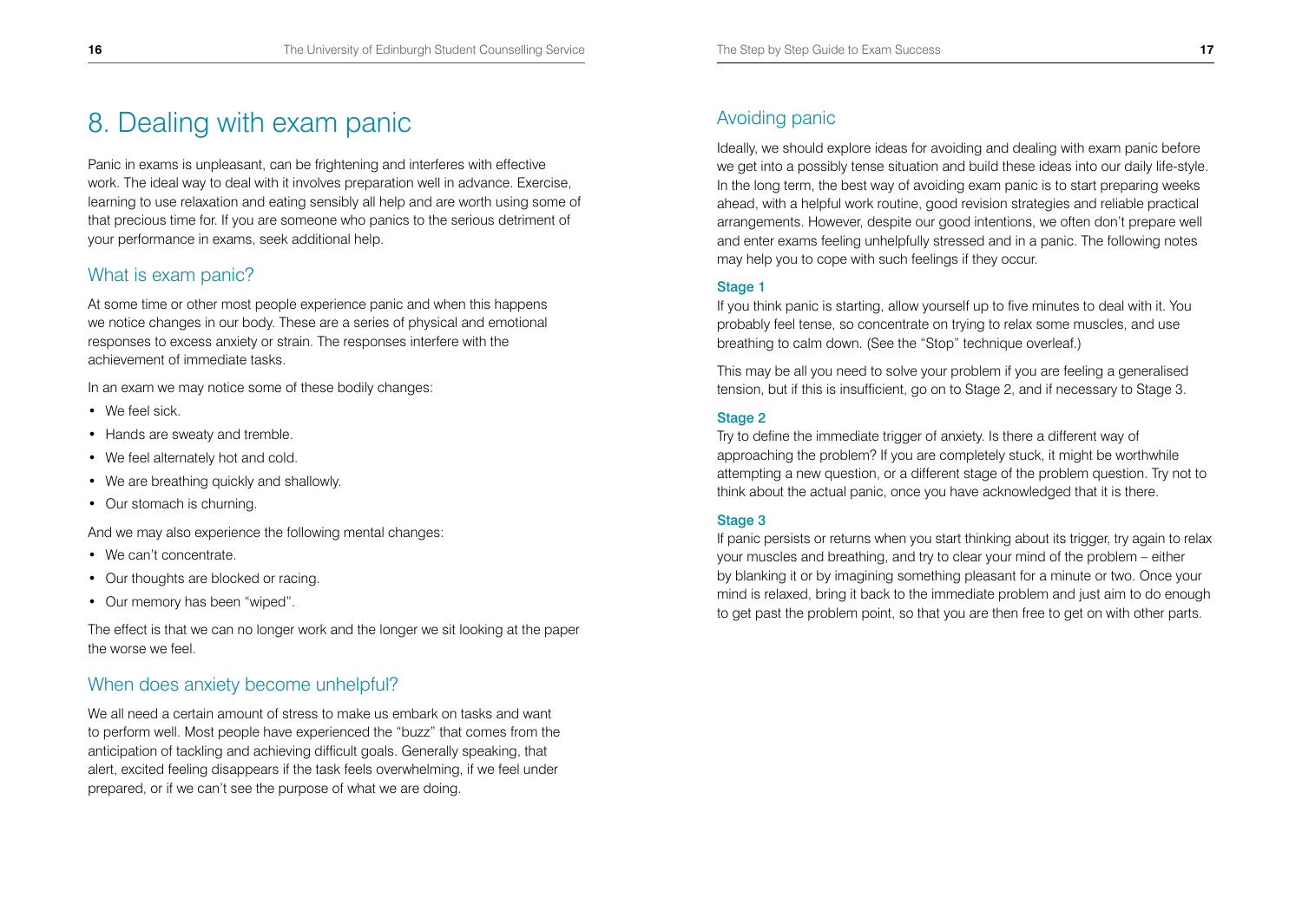### The "Stop!" technique

Feelings of stress are often reflected by increased muscular tension e.g. in the face, shoulders and hands. By deliberately relaxing muscles, it is possible to halt and reverse this process of increasing tension and stress. The "Stop" Technique is a quick and effective way of doing so. Its aim is not to achieve complete relaxation, but to reduce unhelpful tension to a manageable level. The technique takes less than a minute and can usually be done without other people noticing.

- Say "stop!" to yourself (out loud if the situation permits).
- Breathe in, and hold it briefly.
- Breathe out slowly, relaxing shoulders and hands.
- Pause.
- Breathe in again.
- Breathe out slowly, relaxing forehead and jaw.
- Support yourself with an affirming statement, e.g. "I can handle this".
- Stay quiet for a few seconds.
- Carry on with whatever you were doing, deliberately moving slowly. If you have to talk, speak a little more slowly and with your voice a little lower than usual.

You will find that, in spite of your feelings, the tension will lessen.

## 9. Further sources of advice

There are many different sources of advice and support available to help you cope with exams. We have provided this brief list to help you to work out who you might ask about particular concerns, or what further reading might be helpful.

#### Academic Staff

Members of academic staff are an important source of advice in relation to exams. If you are not sure who to ask about a particular concern, your Course Organiser or Personal Tutor may be a good place to start. It's particularly important to tell your Personal Tutor if there is anything in your life that may adversely affect your exam performance. Ideally before your exams take place.

#### The Advice Places

| Potterrow                     | King's Buildings     |
|-------------------------------|----------------------|
| <b>T</b> 0131 650 9225        | 0131 650 5822        |
| <b>E</b> advice@eusa.ed.ac.uk | advice@eusa.ed.ac.uk |

Run by the Students' Association, the Advice Places provide independent confidential help with a wide range of issues that might affect your revision, such as money worries, accommodation problems or academic concerns.

#### Student Disability Service

- T 0131 650 6828
- **E** disability.service@ed.ac.uk
- W www.ed.ac.uk/student-disability-service

If you think that a disability might be affecting your exam performance, the Student Disability Service is an important point of contact.

#### The Centre for Sport and Exercise

- T 0131 650 2585 (general enquiries)
- W www.ed.ac.uk/sport

Exercise can help you relax and improve your concentration. Just go along or if you would like a personal fitness consultation contact spa.programme@ed.ac.uk.

#### The Student Counselling Service

- T 0131 650 4170
- **E** student.counselling@ed.ac.uk
- W www.ed.ac.uk/student-counselling

The service offers stress and relaxation workshops as well as individual help. Early referral is advised. Anyone seeking an urgent appointment should go to their GP.